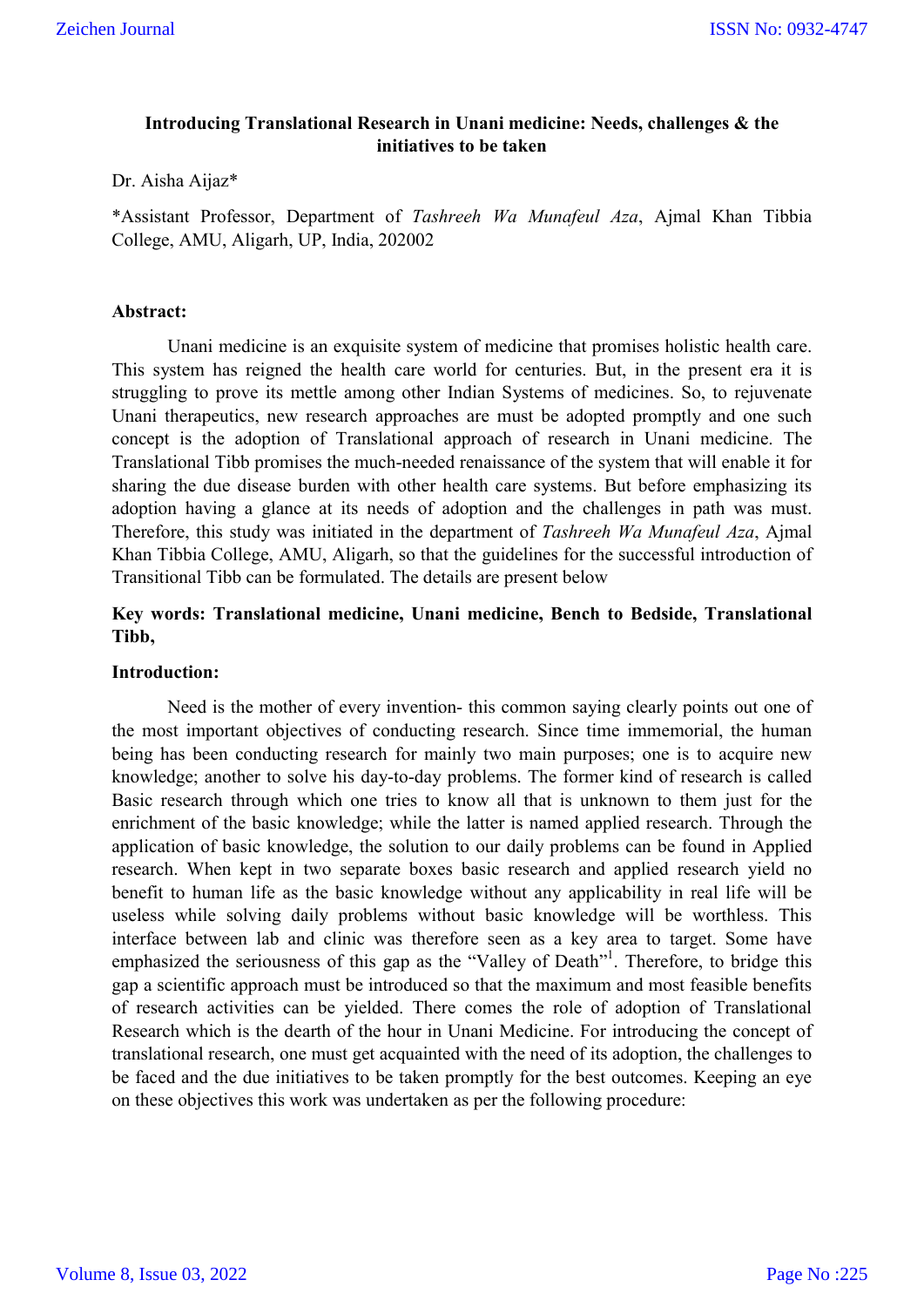## **Procedure:**

- 1) **Defining the research problem:** first of all, the clear-cut objectives of the study were planned.
	- a) Reviewing the definition of Translational research and differentiating it from other kinds of research protocols,
	- b) Identifying the dearth of the introduction of translational research in Unani Medicine &
	- c) Setting the major initiatives to be taken in this regard.
- **2) Exploration of existing literature on the topic:**

After setting the objectives the existing literature on translational research available online and offline was explored for getting a clue of the latest updates from different health care systems.

**3) Designing the road-map of translational medicine in Unani Medicine:**

After completing the above two tasks in due course of time, this document was prepared for designing the roadmap of translational research in Unani Medicine. This is presented before you with the hope of providing the necessary motivation and guidance for the adoption of translational research in various disciplines of Unani Medicine.

## **Translational Medicine (TM):**

In bioscience, translational research is a term often used interchangeably with **translational medicine** or **translational science** or **bench to bedside.** The adjective "translational" refers to the "translation" (the term derives from the Latin for "carrying over") of basic scientific findings in a laboratory setting into potential treatments for disease.<sup>2</sup>

There was a palpable sense of urgency that translational gaps needed to be closed and translational activities to expedite the successful delivery of safe and effective therapies to patients be encouraged. However, there was still little clarity and no real consensus around the defining features of TM and its practical implementation<sup>3</sup>. Mario Sznol, an editorial board member of the Journal of Translational Medicine, suggests TM should be defined as a discipline that encompasses the following key elements<sup>4</sup>:

- Basic science studies which define the biological effects of therapies in humans,
- Human-centered investigations that define the biology of disease and facilitate the development of new or improved therapies.
- Non-human or non-clinical studies aimed at advancing therapies to the clinic or developing principles for the application of therapeutics to human disease.
- Any clinical trial of a therapy, emerging from the above studies, with endpoints including toxicity and/or efficacy.

In addition, in the regulatory arena Translational research may be defined as appropriate product development for clinical use in various stages of investigational clinical trial<sup>4</sup>.

The definition of translational medicine given by the European Society for Translational Medicine is as follows: "Translational Medicine (TM) is an interdisciplinary branch of the biomedical field supported by three main pillars: benchside, bedside, and community. The goal of TM is to combine disciplines, resources, expertise, and techniques within these pillars to promote enhancements in prevention, diagnosis, and therapies"<sup>5</sup>.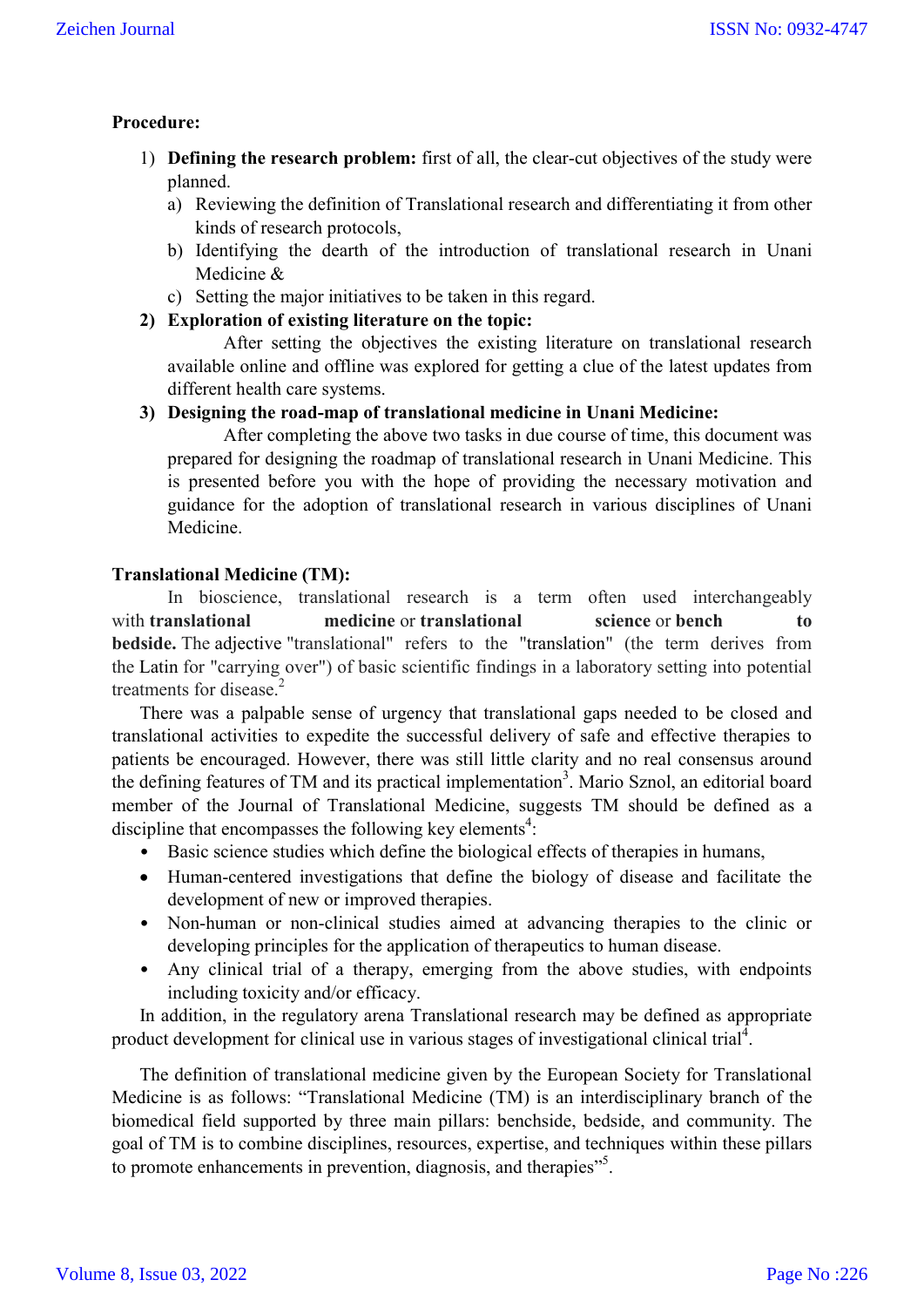On the main website of leading scientific journal Science, TM is defined as follows: Often described as an effort to carry scientific knowledge "from bench to bedside," translational medicine builds on basic research advances—studies of biological processes using cell cultures, for example, or animal models—and uses them to develop new therapies or medical procedures<sup>6</sup>.

A 2007 Wikipedia entry included some explanatory sentences that appear to be relevant even today: In the case of drug discovery and development, translational medicine typically refers to the "translation" of basic research into real therapies for real patients. The emphasis is on the linkage between the laboratory and the patient's bedside, without a real disconnect. This is often called the "bench to bedside"<sup>7</sup>.

Although these attempts at a definition are probably the most accurate and concise ones at present, a simpler definition may serve the purpose even better: TM describes the transition of in vitro and experimental animal research to human applications $8$ .

#### **Need of Translational science in Tibb:**

Different health care systems have started adopting of translational approach for the best outcomes of basic research. There is a dearth of introducing Translational approach in Tibb -e Unani on the following accounts:

#### **a) Scientific needs (enrichment of Tibb e Ilmi):**

Lack of a predetermined working strategy at both the basic and clinical phases of Unani research has led to a widening gap between research and clinical practice. Furthermore, the complex nature of new technologies and the intense need for interdisciplinary collaboration have made translational Tibb mandatory. The translational Tibb will help better in defining the health challenges of the present era with due contributions to both knowledge and practice domains. So, to encourage the much-neglected delivery of therapeutic skills from bench to bedside in academic and commercial fields; translational Tibb becomes compulsory.

## **b) Commercial needs (san'ati mafaad):**

Commercially, Unani Tibb is facing a number of challenges in its conventional R & D model. the companies are mostly reliant on the knowledge & expertise of academicians and research officers to explore the potential of Tibb in the health care industry. The new drugs attrition rates is high and the gap between drug discovery, drug development, and *nuskha navisi* is extraordinarily large. Translational Tibb may play a significant role in speeding up the commercial yields by generating public demand and promoting sales & distribution for thus developed safe & efficient drugs.

### c) **Societal/regulatory needs (khidmat-e-khalq**):

The cost, safety, and efficacy of Unani drugs have always been a major concern for regulatory bodies. Unani drug development is subject to intense regulatory hurdles. Translational Tibb, employing new technologies can assure the safety & efficiency of Unani drugs. Newer technologies are to be adopted to improve the drug delivery system to reach disease targets. The integration of basic and clinical research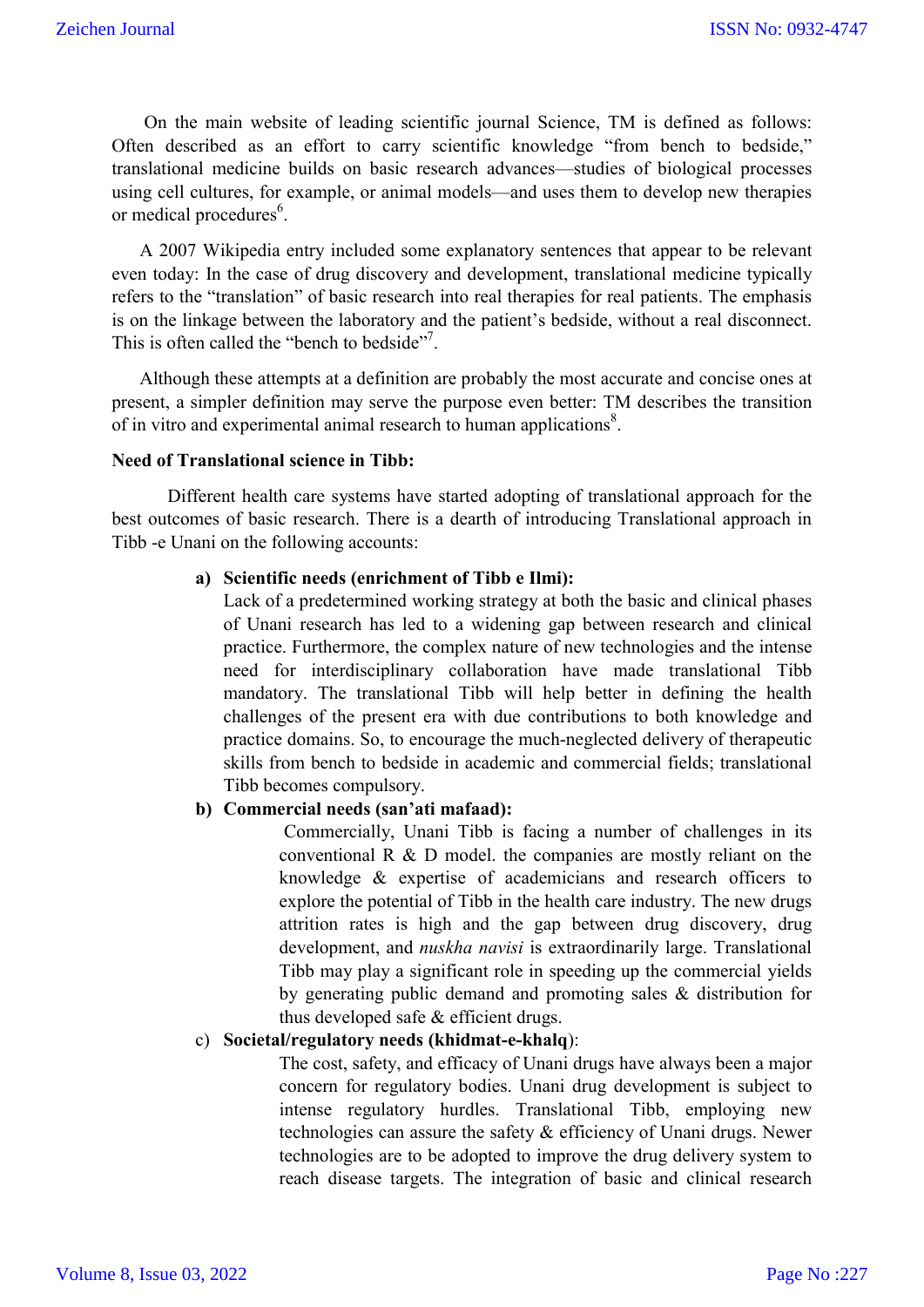through translational Tibb will easily meet regulatory requirements and societal expectations.

### **Challenges for Translational Tibb:**

After identifying the needs to adopt the translational approach in Unani Tibb, one needs to see the challenges and obstacles that may come across the path. They can be summarized as under:

- No widely accepted theory of education on Translational Tibb exists to be used as the foundation for designing and implementation of TT studies.
- Absence of national infrastructure for supporting translational Tibb,
- Lack of researchers trained specially for Translational Tibb,
- Lack of funding agencies- where to submit the research projects for monetary help,
- Methodological difficulties- well-designed research protocols,
- Lack Common data integration, management & analysis system for meta-analysis of basic research outcomes
- Inability of control ever-changing environment- a challenge faced by all the health care systems.

### **Initiatives to be taken:**

After identifying the needs and challenges of translational Tibb, the following initiatives can be taken for successful adoption and operation of translational Tibb:

- a) Establishment of Translational Tibb units in Unani institution for the identification of key points of Translational approach in Unani Medicine by committed Unani scholars,
- b) Launching new Education, training, and career development courses in translational Tibb,
- c) Development of the Data integration, management, and analysis system,
- d) Establishment of clinical research informatics
- e) Intra & inter-institutional collaboration

## **Conclusion:**

From the above discussion, it can be concluded that the introduction of Translational approach of research is the dearth of the hour due to scientific, commercial and societal needs. There would be a number of challenges to be faced in the process of it's adoption and implementation but, those obstacles could be overcome by taking suitable initiatives in near future.